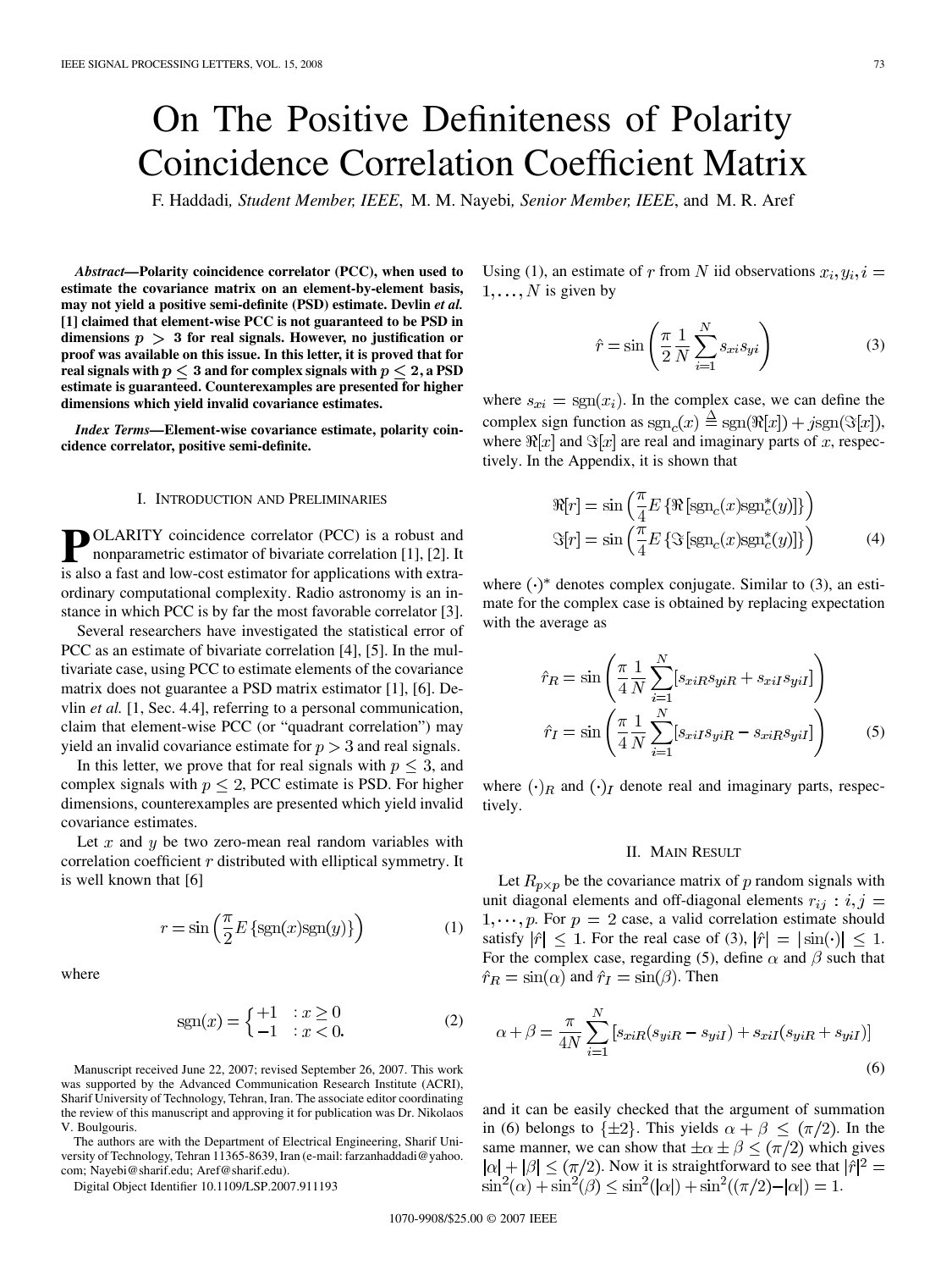

Fig. 1. Polarity coincidence diagram of  $x, y, z$ . Black strips denote the packed positions of polarity coincidences of each signal with signal  $x$ . The strips lengths  $Na<sub>i</sub>$  are the number of polarity coincidences.

For  $p = 3$  and real signals, we calculate the valid range of the elements of a  $3 \times 3$  covariance matrix. Then we show that PCC estimate lies in this range.

# *A. Valid Range of Covariance*

Let  $\mathbf{R} \in \mathbb{R}^{3 \times 3}$  be a covariance matrix with unit diagonal elements. Valid range of  $r_{23}$  should be calculated when  $r_{12}, r_{13} \in$  $[-1, +1]$  are fixed. It can be readily shown that  $|\mathbf{R}| \geq 0$  implies that

$$
|r_{23} - r_{12}r_{13}| \le \sqrt{\left(1 - r_{12}^2\right)\left(1 - r_{13}^2\right)}.\tag{7}
$$

## *B. PCC Covariance Estimate*

Assume random sign sequences  $s_x, s_y, s_z$  with length N. Consider the positions of polarity coincidence with  $s_x$  as black positions or "+" and elsewhere as white or "-." Obviously all of the positions in  $s_x$  is "+" and  $(s_{ui}, s_{zi})$  have four states of  $\{++, +-, -+, --\}$ . Since the permutation of the samples does not affect the estimate in (3), put the samples of  $s_x, s_y, s_z$ from left in the order of  $\{++-,+++,+-+,+--\}$  as in Fig. 1. Then any random sign sequences of  $s_x$ ,  $s_y$ , and  $s_z$  can be replaced by the model in Fig. 1 with appropriate strip lengths  $Na<sub>i</sub>$  (with  $a<sub>1</sub> = 1$ ) and relative positions of strips.

Let  $\mathbf{R}_s$  be the covariance matrix of  $\mathbf{s}_x, \mathbf{s}_y, \mathbf{s}_z$  with elements  $r_{sik}$ ,  $i, k = 1,2,3$ . The maximum of  $r_{s12} = +1$  occurs in  $a_2 = 1$ and the minimum of  $r_{s12} = -1$  in  $a_2 = 0$ . In fact,  $r_{s12} =$  $(1/N)\sum_{i=1}^{N} s_{xi} s_{yi} = (1/N)[Na_2 - (N - Na_2)] = 2a_2 - 1;$ in other words

$$
a_i = \frac{1 + r_{s1i}}{2}.\tag{8}
$$

 $r_{s12}$  and  $r_{s13}$  are determined by the values of  $a_2$  and  $a_3$ ,  $r_{sii} = 1$ , and the possible range of  $r_{s23}$  should be calculated.  $r_{s23}$  depends on the number of polarity coincidences of  $\boldsymbol{y}$  and  $\boldsymbol{z}$ which is maximum when the strip of  $\boldsymbol{z}$  is in the left corner, and minimum when it is in the right corner. After some calculations, the range of  $r_{s23}$  is found as

$$
|r_{s12} + r_{s13}| - 1 \le r_{s23} \le 1 - |r_{s12} - r_{s13}|. \tag{9}
$$

It should be noted that the effect of finite  $N$  is the quantization of the accessible values. Now, it can be readily verified that

$$
\sin\left(\frac{\pi}{2}\left(1-|r_{s12}-r_{s13}|\right)\right) = r_{12}r_{13} + \sqrt{\left(1-r_{12}^2\right)\left(1-r_{13}^2\right)}\tag{10}
$$

TABLE I COUNTEREXAMPLES FOR REAL AND COMPLEX DATA

| <b>Real Case</b> |  | <b>Complex Case</b> |         |  |  |
|------------------|--|---------------------|---------|--|--|
| $s_x$            |  |                     | $s_{x}$ |  |  |
| $s_{u}$<br>$s_z$ |  |                     | $s_u$   |  |  |
| $s_w$            |  |                     | $s_z$   |  |  |

and

$$
\sin\left(\frac{\pi}{2}\left(|r_{s12}+r_{s13}|-1\right)\right)=r_{12}r_{13}-\sqrt{\left(1-r_{12}^2\right)\left(1-r_{13}^2\right)}.\tag{11}
$$

Therefore,  $\hat{r}_{23} = \sin((\pi/2)r_{s23})$  satisfies (7). This, besides  $|\hat{r}_{12}|$  < 1 and  $|\hat{r}_{13}|$  < 1, can be used to show that  $|\hat{R}| \geq 0$ [as in (7)], and the assertion is proved that for  $p = 3$  and real data, PCC estimate is a valid covariance matrix.

# III. COUNTEREXAMPLES

In this section, some counterexamples are presented to show that PCC covariance estimate is not guaranteed to be PSD in dimensions  $p > 3$  for real signals and  $p > 2$  for complex signals. In real data case with  $p = 4$  and number of observations  $N = 4$ , the real sign sequences in Table I result in an invalid covariance estimate. After simple computations, we will have  $r_{s12} = r_{s34} = 0$  and  $r_{s13} = r_{s14} = r_{s23} = r_{s24} = 0.5$ . The covariance estimate will be

$$
\hat{\boldsymbol{R}}_1 = \begin{bmatrix} 1 & 0 & 0.7 & 0.7 \\ 0 & 1 & 0.7 & 0.7 \\ 0.7 & 0.7 & 1 & 0 \\ 0.7 & 0.7 & 0 & 1 \end{bmatrix}
$$

with eigenvalues  $[-0.4, 1, 1, 2.4]$ . Then  $\hat{R}_1$ , with a negative eigenvalue, is not a valid covariance matrix.

We can augment this example to give a counterexample for dimension  $p = 5$ . Repeat each sign twice to have four signals with number of observations  $2N$ . Note that the covariance matrix does not change. Now, add a new signal with alternating sign in each sample. The covariance estimate will be

$$
\hat{\boldsymbol{R}}_{aug} = \begin{bmatrix} \hat{\boldsymbol{R}}_1 & \boldsymbol{0} \\ \boldsymbol{0}^T & 1 \end{bmatrix}
$$

where 0 is the 4  $\times$  1 vector of zeros. As a consequence of the structure of  $\mathbf{R}_{aug}$ , eigenvalues of  $\mathbf{R}_1$  are also eigenvalues of  $\hat{R}_{aug}$ . Therefore,  $\hat{R}_{aug}$  is an invalid covariance matrix. This procedure can continue to produce counterexamples for higher dimensions in real data case.

In case of complex signals,  $p = 3$  and  $N = 2$ , a counterexample is given in Table I, where " $-$ +" denotes  $-1 + j$ . The resulting estimate is

$$
\hat{\boldsymbol{R}} = \begin{bmatrix} 1 & 0.7 - j0.7 & 0 \\ 0.7 + j0.7 & 1 & 0.7 - j0.7 \\ 0 & 0.7 + j0.7 & 1 \end{bmatrix}
$$

with eigenvalues [-0.4,1,2.4] which make  $\hat{R}$  an invalid covariance matrix. Augmentation of the complex signal set for higher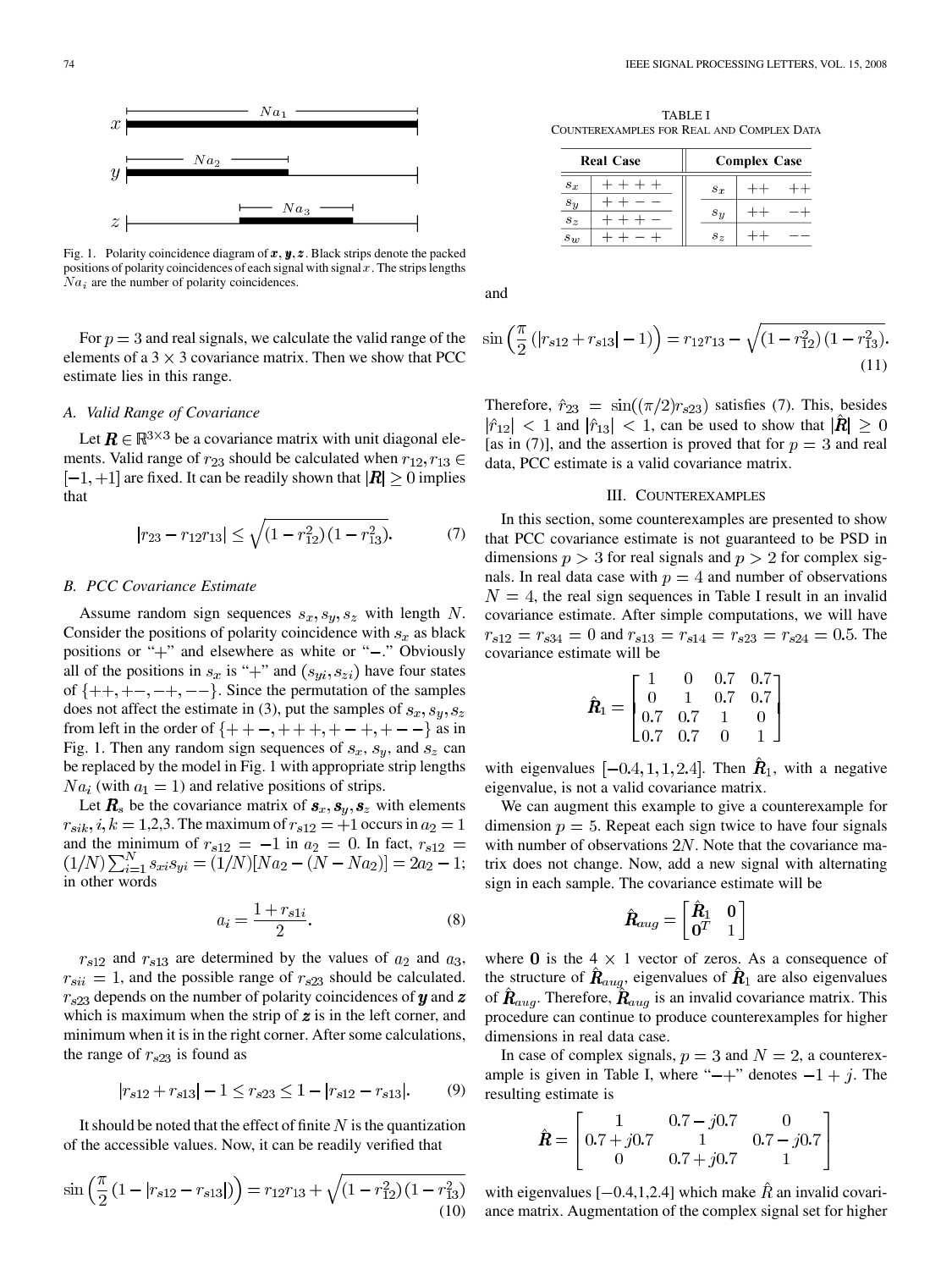dimensions is similar to the real case, except that the new added signal alternates between " $++$ " and " $--$ ."

# IV. APPLICATIONS OF THE RESULTS

In this section, we discuss the practical usefulness of the main results of this letter which focuses on low number of sensors. In the signal processing context, covariance estimation often arises in the multi-sensor applications where parameters of interest are functions of the true data covariance matrix. Although PCC estimate of the covariance matrix exhibits attractive features such as robustness and extremely low complexity, it cannot be guaranteed to be PSD in the applications with large number of sensors.

Selection of the number of sensors in an application depends on both the nature of the problem and practical limitations. In theory, more sensors always results in a better estimate, as proved in many cases such as direction finding through examination of the Cramer–Rao bounds [7]. In practice, complexity issues usually limit the number of sensors. Large arrays are used whenever performance is of the main importance, regardless of the cost. In such cases, as DOA estimation in military environments (radar and sonar), thousands of sensors are not uncommon. Nevertheless, most low-cost civil applications use very few sensors. In the following, we consider some of these applications.

#### *A. MIMO Communication Systems*

Multiple antenna systems are an integral part of most new wireless communication systems increasing user and data capacity (e.g., UMTS/W-CDMA, 802.11n WLAN, 60 GHz WPAN). Multiple antennas can provide diversity gain and/or better antenna gain through beamforming in base station and/or handset. Beamformers (e.g., conventional or Capon) usually utilize an estimate of the array covariance matrix [8], which may be obtained using PCC as a power-saving estimator. It is well known that performance improvement due to diversity gain reduces as the number of antennas increases. This, besides space limit on the handset and coupling phenomena, has resulted in the prevalence of MIMO systems with very few (usually two to four) antennas [9], [10].

# *B. Blind Source Separation (BSS)*

BSS has found numerous potential applications in the field of audio signal processing [11]. An array of microphones is used to gather multiple signal mixtures, and diverse methods are used to extract signals from these observations. A large class of BSS methods use real-valued inter-sensor covariances with different time lags to estimate the mixing matrix and desired signals (e.g., SOBI [12], JADE [13]). This also includes input signals whitening as a preprocessing that converts the convolutive source separation problem to a simpler independent component analysis (ICA) problem. This family of two-step algorithms is known as Algorithm for MUltiple Source Extraction (AMUSE). PCC, as a fast correlator, can make real-time operation more feasible in these methods. For realistic situations where we have fewer sensors than sources, underdetermined methods are proposed [14]. Many methods are presented for the special case of two sensors and multiple sources (e.g., DUET [15], [16]), and

also quite few sensors are common to many realizations of the methods [12], [14].

# **APPENDIX** COMPLEX PCC

Let  $x, y$  be two zero-mean, unit-variance, and circularly symmetric complex random variables with independent real and imaginary parts. To prove (4), we expand the expectation as

$$
E\left\{\text{sgn}_c(x)\text{sgn}_c^*(y)\right\} = E\left\{\left[\text{sgn}(x_Ry_R) + \text{sgn}(x_Iy_I)\right] + j\left[\text{sgn}(x_Iy_R) - \text{sgn}(x_Ry_I)\right]\right\}.
$$
 (12)

Furthermore,  $E\{xy^*\} = r$  implies that

$$
E\{x_Ry_R + x_Iy_I\} = r_R
$$
  
\n
$$
E\{x_Iy_R - x_Ry_I\} = r_I.
$$
 (13)

Circular symmetry of  $x$  and  $y$  yields

$$
E\{x_Ry_R\} = E\{x_Iy_I\} = r_R/2
$$
  

$$
E\{x_Iy_R\} = -E\{x_Ry_I\} = r_I/2
$$
 (14)

and  $E\{x_R^2\} = E\{x_I^2\} = E\{y_R^2\} = E\{y_I^2\} = (1/2)$ . Then the correlation coefficients will be

$$
Cor(xR, yR) = Cor(xI, yI) = rR
$$
  

$$
Cor(xI, yR) = - Cor(xR, yI) = rI.
$$
 (15)

Substituting (15) and (1) into (12) gives

$$
E\left\{\text{sgn}_{c}(x)\text{sgn}_{c}^{*}(y)\right\} = 4/\pi\left[\text{sin}^{-1}(r_{R}) + j\text{sin}^{-1}(r_{I})\right]
$$
(16)

which implies (4).

## **REFERENCES**

- [1] S. J. Devlin, R. Gnanadesikan, and J. R. Kettenring, "Robust estimation and outlier detection with correlation coefficients," *Biometrika*, vol. 62, no. 3, pp. 531–545, Mar. 1975.
- [2] S. S. Wolff, J. B. Thomas, and T. R. Williams, "The polarity-coincidence correlator: A nonparametric detection device," *IRE Trans. Inf. Theory*, vol. 8, no. 1, pp. 5–9, Jan. 1962.
- [3] P. C. Egau, "Correlation systems in radio astronomy and related fields," *Proc. Inst. Elect. Eng.* , vol. 131, no. 1, pt. F, pp. 32–39, Feb. 1984.
- [4] K. J. Gabriel, "Comparison of three correlation coefficient estimators for Gaussian stationary processes," *IEEE Trans. Acoustic, Speech, Signal Process.*, vol. ASSP-31, no. 4, pp. 1023–1025, Aug. 1983.
- [5] G. Jacovitti and R. Cusani, "Performance of normalized correlation estimators for complex processes," *IEEE Trans. Signal Process.*, vol. 40, no. 1, pp. 114–128, Jan. 1992.
- [6] S. Visuri, V. Koivunen, and H. Oja, "Sign and rank covariance matrices," *J. Stat. Plan. Infer.*, vol. 91, no. 2, pp. 557–575, Feb. 2000.
- [7] P. Stoica and A. Nehorai, "MUSIC, maximum likelihood and Cramer-Rao bound," *IEEE Trans. Acoust., Speech, Signal Process.*, vol. ASSP-37, no. 5, pp. 720–741, May 1989.
- [8] B. D. Van Veen and K. M. Buckley, "Beamforming: A versatile approach to spatial filtering," *IEEE Acoust., Speech, Signal Process. Mag.*, vol. 5, no. 2, pp. 4–24, Apr. 1988.
- [9] H. T. Hui, "Practical dual-helical antenna array for diversity-MIMO receiving antennas on mobile handsets," *Proc. Inst. Elect. Eng. Microw. Antennas Propag.*, vol. 152, no. 5, pp. 367–372, Oct. 2005.